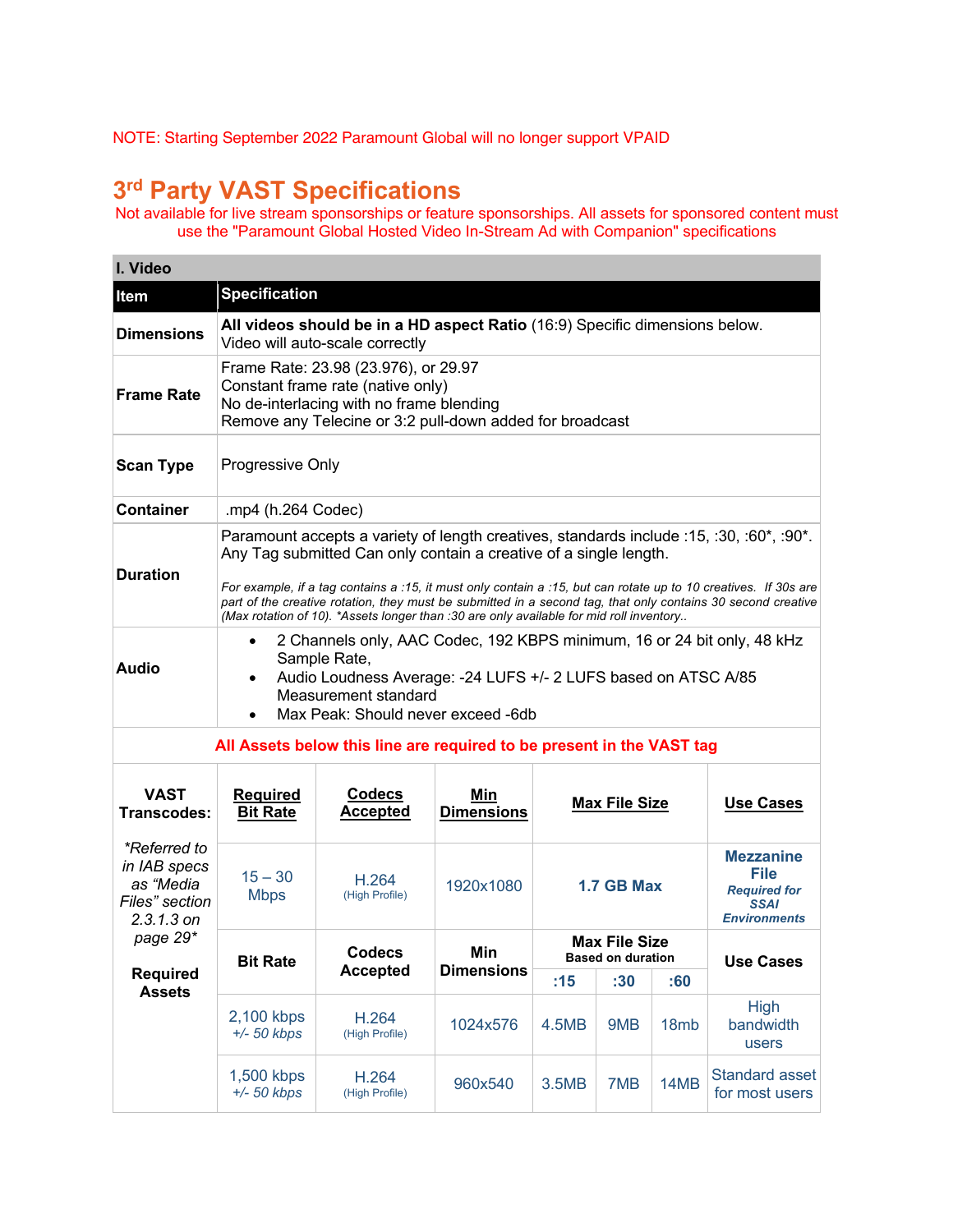| 750 kbps<br>$+/- 50$ kbps | H.264<br>(High Profile) | 768x432 | 1.8MB | 3.5MB | 7MB | Standard asset<br>for users and<br>pre roll |
|---------------------------|-------------------------|---------|-------|-------|-----|---------------------------------------------|
| 375 kbps<br>$+/- 50$ kbps | H.264<br>(High Profile) | 640x360 | 1MB   | 2MB   | 4MB | Low bandwidth<br>users                      |

**All Assets above this line are required to be present in the VAST tag**

| II. VPAID Assets (Desktop Only)<br>NOTE: Starting September 2022 Paramount Global will no longer support VPAID                                                   |              |                                                                                                                                                                                                                                                                                                                            |                                                       |         |     |                      |     |                                   |
|------------------------------------------------------------------------------------------------------------------------------------------------------------------|--------------|----------------------------------------------------------------------------------------------------------------------------------------------------------------------------------------------------------------------------------------------------------------------------------------------------------------------------|-------------------------------------------------------|---------|-----|----------------------|-----|-----------------------------------|
|                                                                                                                                                                  | <b>Type</b>  | <b>Bit Rate</b>                                                                                                                                                                                                                                                                                                            | Codecs<br>Min<br><b>Dimensions</b><br><b>Accepted</b> |         |     | <b>Max File Size</b> |     | <b>Use Cases</b>                  |
|                                                                                                                                                                  |              |                                                                                                                                                                                                                                                                                                                            |                                                       |         | :15 | :30                  | :60 |                                   |
| <b>VPAID</b><br>Specs for<br>.mp4 asset                                                                                                                          | Video        | 700 kbps<br>+/- 50<br>kbps                                                                                                                                                                                                                                                                                                 | Java Script<br>only                                   | 854x480 | 2MB | 4MB                  | 8MB | Custom<br>creative<br>development |
| within the .JS<br><b>VPAID</b><br>assets listed<br>here                                                                                                          | <b>Audio</b> | mp4 Asset Only<br>$\bullet$<br>2 Channels only, AAC Codec, 192 KBPS minimum, 16 or 24 bit only,<br>$\bullet$<br>48 kHz Sample Rate,<br>Audio Loudness Average: -24 LUFS +/- 2 LUFS based on ATSC A/85<br>$\bullet$<br>Measurement standard<br>Max Peak: Should be between -8db and -10db never to exceed -6db<br>$\bullet$ |                                                       |         |     |                      |     |                                   |
| III. Important Notes Specific to VPAID                                                                                                                           |              |                                                                                                                                                                                                                                                                                                                            |                                                       |         |     |                      |     |                                   |
| VPAID Assets are only available for use in the desktop environment<br>Paramount Global only accepts Java Script for VPAID asset. Flash assets are not supported. |              |                                                                                                                                                                                                                                                                                                                            |                                                       |         |     |                      |     |                                   |

## **IV. Important Notes General to third party served assets**

- VAST 3.0 and VAST 2.0 are supported; VAST 1.1 is not supported.
- The urth-party" wrapping of a VAST tag or any billing pixel within it, is not allowed.
- **IAS, DV, and MOAT VPAID is not accepted.**
- All tags must be SSL compliant. Client must provide https tags and assets (instead of http)
- Ad server Creative ID required in VAST XML
- Creatives in rotation should be limited to a max of 10.
- Paramount Global does not accept two :15 second spots from the same or different brand(s) to form a :30 second commercial. Each brand's advertisement should stand alone and represent one commercial.
- Double Spotting is also not accepted